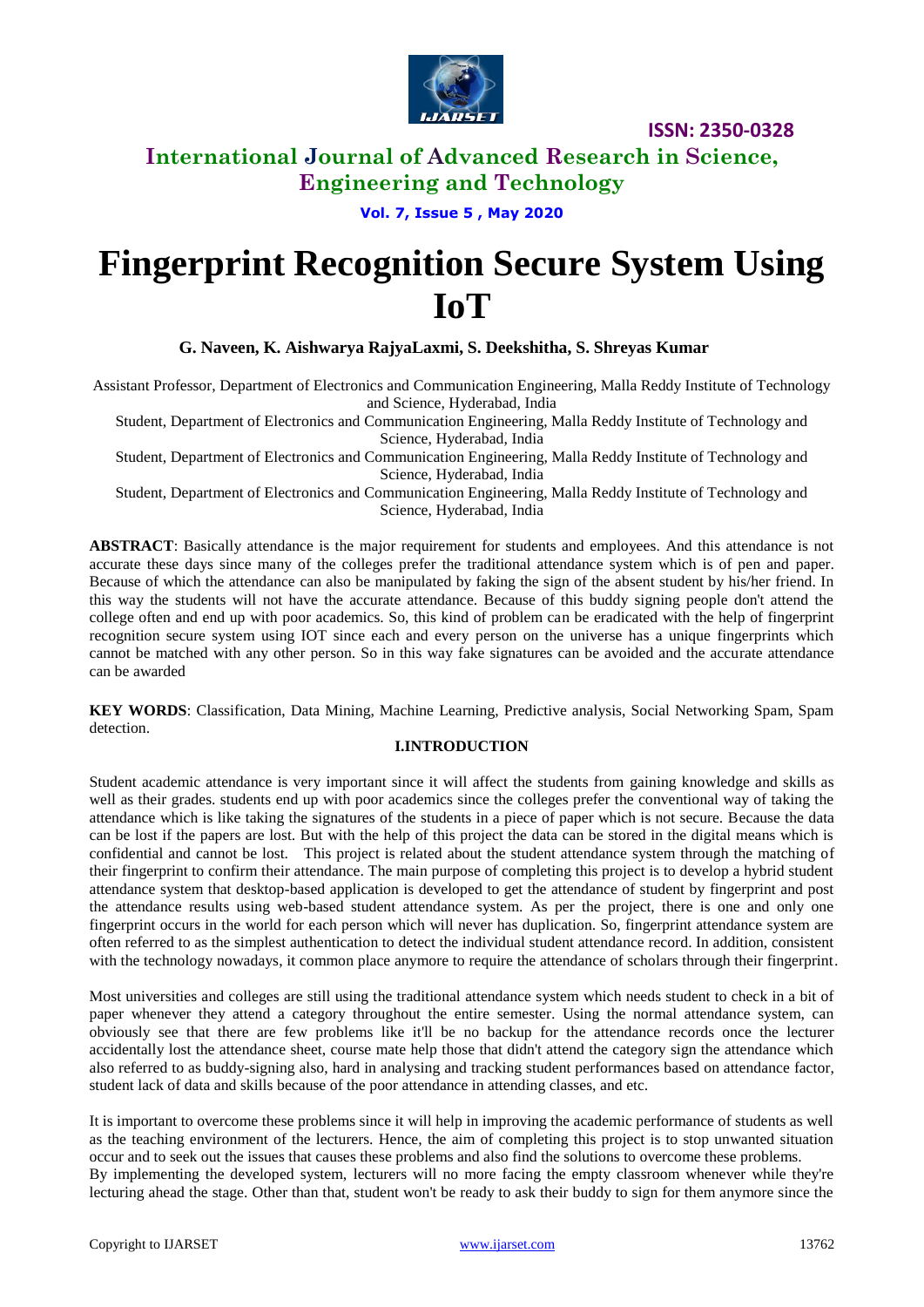

## **International Journal of Advanced Research in Science, Engineering and Technology**

#### **Vol. 7, Issue 5 , May 2020**

system requires their fingerprint to prove their attendance within the class. In addition, it'll be easier to gauge and analyse the scholar performance supported their attendance since the system will record the attendance more accurately and efficiently with minimum possible error. Furthermore, student academic performance will increase and also since they can't fake their attendance through the developed system which suggests they need to attend all the classes so as to prevent them from get bar. Last but not least, the system have included several modules which are attendance module, email module, report module, fingerprint module, schedule module, lecturer module, student module, and etc. in order to make sure the system can help in improving the scholar attendance as to provide the accurate and efficient information regarding the student/scholar attendance. As a conclusion, using an electronic based system is better than using a paper-based system in order to collect, process, store, and produce the attendance results and perform long-term analysis.

Throughout the entire semester, lecturer will only record and evaluate the student/scholar attendance through a bit of attendance sheet. Almost previous couple of weeks before the semester end, the scholar attendance are going to be keyin to the present system by lecturer so as to get the bar-list report. But if the lecturer lost the attendance sheet, which mean the record will be lost as well and lecturer will end up entering the correct attendance records to the system at the last few weeks of the semester.

Most of the time, lecturer facing a issue which the classroom is empty but the attendance list is full. It is because most of the scholar will only attend the class/category for the primary few weeks but after then they'll request their friends who always attend the class to help them sign the attendance. Since lecturer always busy in lecturing and haven't any time to see their attendance one-by-one, so students take advantages from now to assist their friends sign. In evaluating a private student academic performance, it's important to review back their attendance records. Attendance matters a lot to a student for posting the marks and without the proper attendance the student may lose in many ways in academics. Without correct and accurate student attendance, it's hard to gauge the important factor of poor performance. Student who is absent from the class will not be able to learn what lecturer had taught in the classes which may result them to know nothing about the subject and end-up with poor academic performances. Without the scholar participation during a class, they'll be unable to soak up what lecturer teaches within the class and an equivalent time, it'll affect the passing rate of that subject as a result.

#### **II. BACKGROUND**

Fingerprints are one of many forms of biometrics, used to identify individuals and verify their identity. The anatomy of fingerprints for matching purpose usually needs the comparison of many features of the print pattern. These include patterns, which are heap characteristics of ridges, and minutia points, which are unique features found within the patterns. It is also necessary to understand the structure and properties of human skin so as to successfully employ a

number of the imaging technologies [2]. Minutiae and patterns are very important in the analysis of fingerprints since no two fingers have been shown to be identical [8]. The three basic sample of fingerprint ridges are the arch, loop, and whorl.

•Arch: The ridges will be starting from one side of the finger, rise in the center forming an arc, and then exit at the other side of the finger.

•Loop: The ridges enter from one side of a finger, form a curve, and then egress on that same side. The loop is like a circle.

•Whorl: Ridges form circularly around a core central point on the finger.

A fingerprint recognition system is often used for both verification and identification. In verification, the system compares an input fingerprint to the enrolled fingerprint of a selected user to verify if they're from the equivalent finger (1:1 match). In identification, the system compares an input fingerprint with the prints of all enrolled users within the database to check if the person is already known under a replica or false identity (1:N match). Recognizing multiple enrollments, during which an equivalent person obtains multiple credentials like a passport under different names, requires the negative verification functionality of fingerprints.

This project Fingerprint Recognition Secure System Using IOT includes arduino uno, R305 fingerprint module, 16\*2 LCD, ESP8266, motor driver, and a DC motor. In which arduino uno is the heart of this embedded project which acts as a interface between the inputs and outputs. It communicates between the inputs and outputs. The power can be supplied to arduino uno by two means, one is using power jack and the other is using USB cable. In this project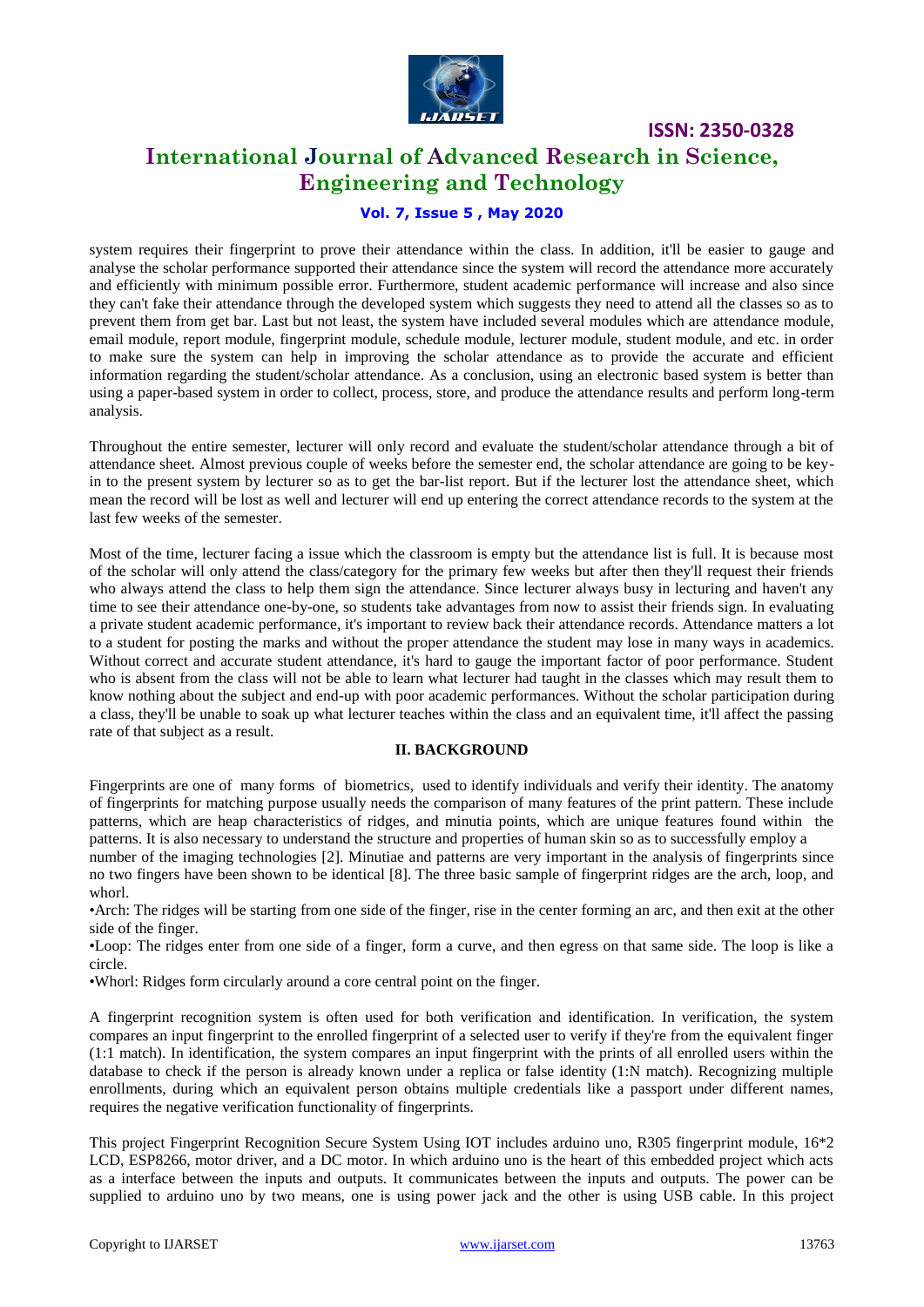

## **International Journal of Advanced Research in Science, Engineering and Technology**

**ISSN: 2350-0328**

#### **Vol. 7, Issue 5 , May 2020**

arduino uno is supplied with power using a USB cable from a central processing unit. The microcontroller which is present in the arduino uno stores the information given through fingerprint module. Accordingly the arduino works. The inputs to the arduino are 5v power supply via type-B USB cable and R305 fingerprint module. The outputs to the arduino are 16\*2 LCD, ESP8266 Wi-Fi module, L293D motor driver, and DC motor. Additionally a bread board is used for connecting extra 5volts and ground pins using male to male and female to female jumper wires.



Figure1: Schematic of fingerprint secure system

Fingerprint processing involves two process: fingerprint enrollment and fingerprint matching. While enrolling, user needs to place the finger two times. theenrollment is done using arduino IDE in which the user needs to select 'enrol' from the tool box. The system will process the two time finger images, creates a template of the finger based on processing results and store the template. While matching, user enters the finger through optical sensor and system will provide a template of the finger and compile it with templates of the finger library. The fingerprint sensor is an optical type and its corresponding technique is 1:N. The speed of scanning is 0.5 sec and the speed of verification is 0.3 sec. The life of the sensor is 100 million times. The FRR(False Rejection Rate) is less than 1.0% and the FAR(False Acceptance Rate) is 0.001%.

#### **III. DESIGN AND IMPLEMENTATION**

The details of hardware and software implementation are described in this section.



Figure2: Block Diagram of the Project

#### **Hardware Implementation**:

As shown in Figure2 we set the devices then connect them according to the block diagram. Tx-out and Rx-in of fingerprint sensor is connected to the pin 3 and pin 4 of the arduino UNO respectively. A 5v power supply is given to the arduino via a type-B USB cable. The input pins of motor driver are connected to the pin A1 and pin 8 of the arduino UNO and the output pins of motor driver are connected to the DC motor. The DC motor is not connected directly to the arduino UNO board because the power supply form the driver is not sufficient to drive the motor. Hence this motor driver takes the low current control signal from arduino and provides high current control signal that means motor driver amplifies the current signal and it can also drive the two motors simultaneously. The motor driver works on the basic principle of H-bridge, this motor control circuit allows the voltage to be flowing in any direction. The Dc motor is the device which converts the direct current into mechanical work. It is based on the principle of Lorentz Law, which says that "the current carrying conductor placed in a magnetic and electric field experience a force". And that force is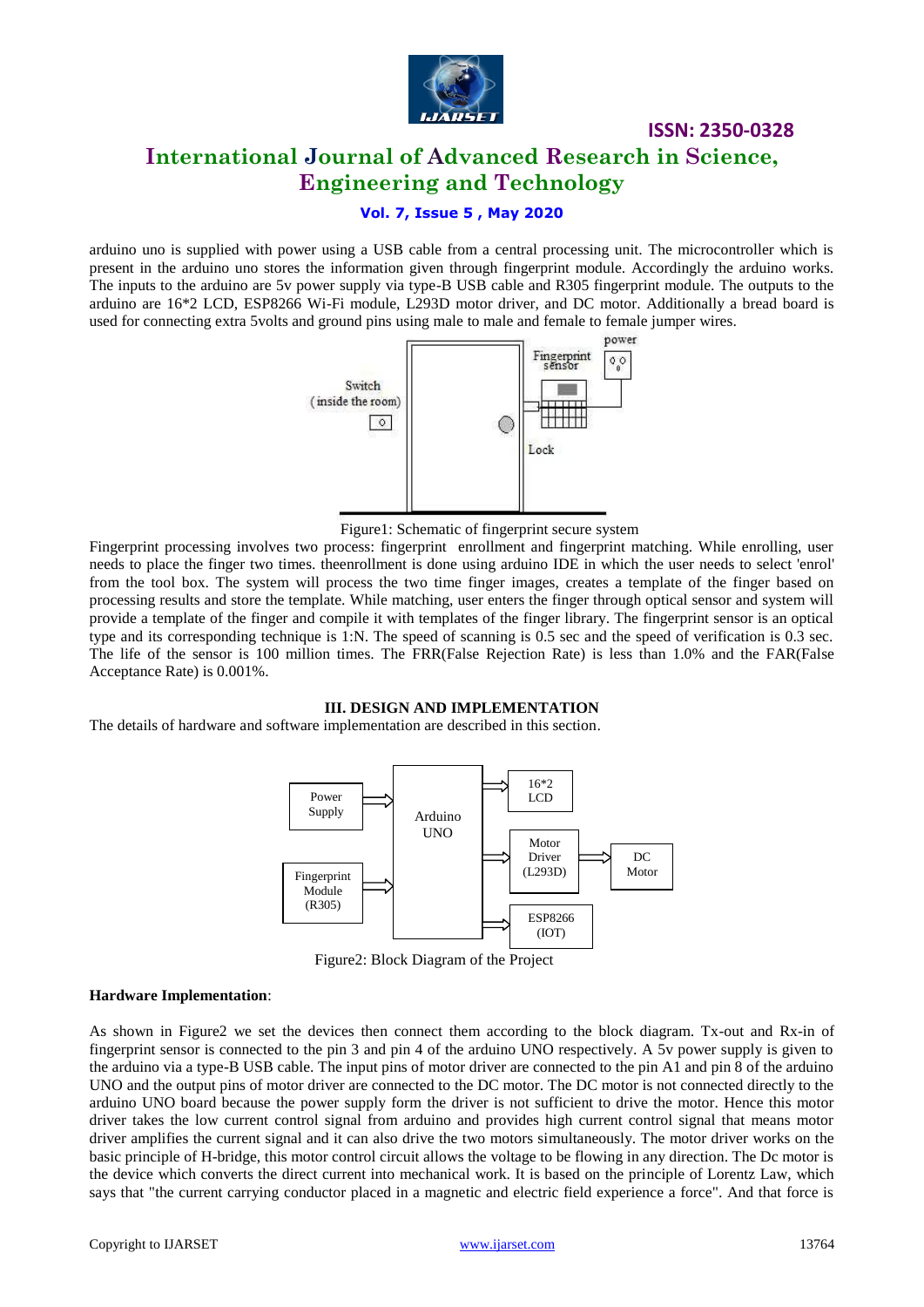

## **International Journal of Advanced Research in Science, Engineering and Technology**

#### **Vol. 7, Issue 5 , May 2020**

called the Lorentz force. A 16\*2 LCD is used for displaying the details of the person. It displays the roll number of the person and the presence of the person. ESP8266 Wi-Fi module is connected to the arduino pins. This ESP8266 wifi module is a self contained system on chip and it is integrated with TCP/IP protocol stack which gives any microcontroller access to the Wi-Fi network.

#### **Software Implementation:**

First of all, some components used in this project works only if its library is present. To make the fingerprint sensor work, Adafruit fingerprint sensor library should be downloaded from the internet. Then only the fingerprint sensor support the whole system. Whereas, a 16\*2 LCD also need a library which is LiquidCrystal and it is preinstalled in the arduino. For enrolling a new finger we put together a simple sketch and upload it to the arduino. Then follow this process which is shown in Figure 3.

#### **Fingerprint Verification Process:**

For verifying an en-rolled finger, we placed finger against that was already en- rolled. If arduino recognize that fingerprint, the door will unlock,otherwise the door remains locked.



Figure3: Fingerprint enrolment steps

#### **IV. RESULTS AND DISCUSSION**

In this section, the results of this project is discussed. The components had undergone different tests individually to check whether they are working properly or not. After the tests are done we have collected the results to verify the functionalities of the individual components. Thereafter the whole system of the project is checked for any errors.



Figure4: LCD display when power is supplied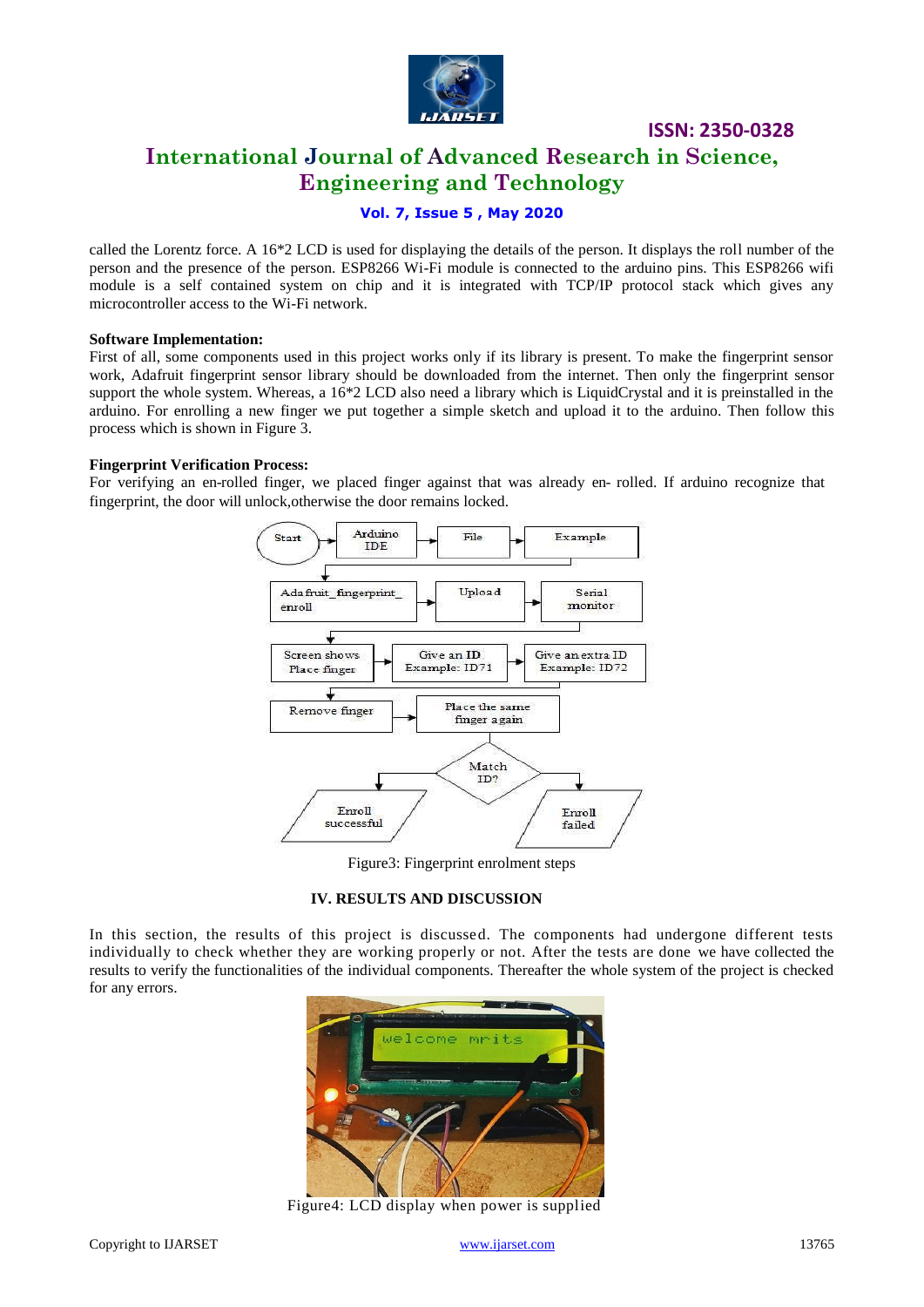

## **ISSN: 2350-0328 International Journal of Advanced Research in Science, Engineering and Technology**

#### **Vol. 7, Issue 5 , May 2020**

Whenever the whole kit supplied with power the first that is displayed on LCD is shown in Figure4.



Figure5: LCD display when the finger is placed on the sensor.

The figure 5 shows the LCD display when the finger is placed on the fingerprint sensor. This displays the roll number of the student as shown in the figure and also displays the presence of the student or the candidate.



Figure6: ThingSpeak graph

On successful identification of the person ESP8266 wifi module will log the information to the cloud platform like ThingSpeak. This information of a person can also be displayed in the dashboard of ThingSpeak making it available for the required authorities to view and analysis information over the internet without having any direct physical access to the hardware.

By using IOT the data base will be stored in thing speak in the form of graph as shown in the above figure 6. The vertical axis represents the roll numbers of the candidate and the horizontal axis represents date.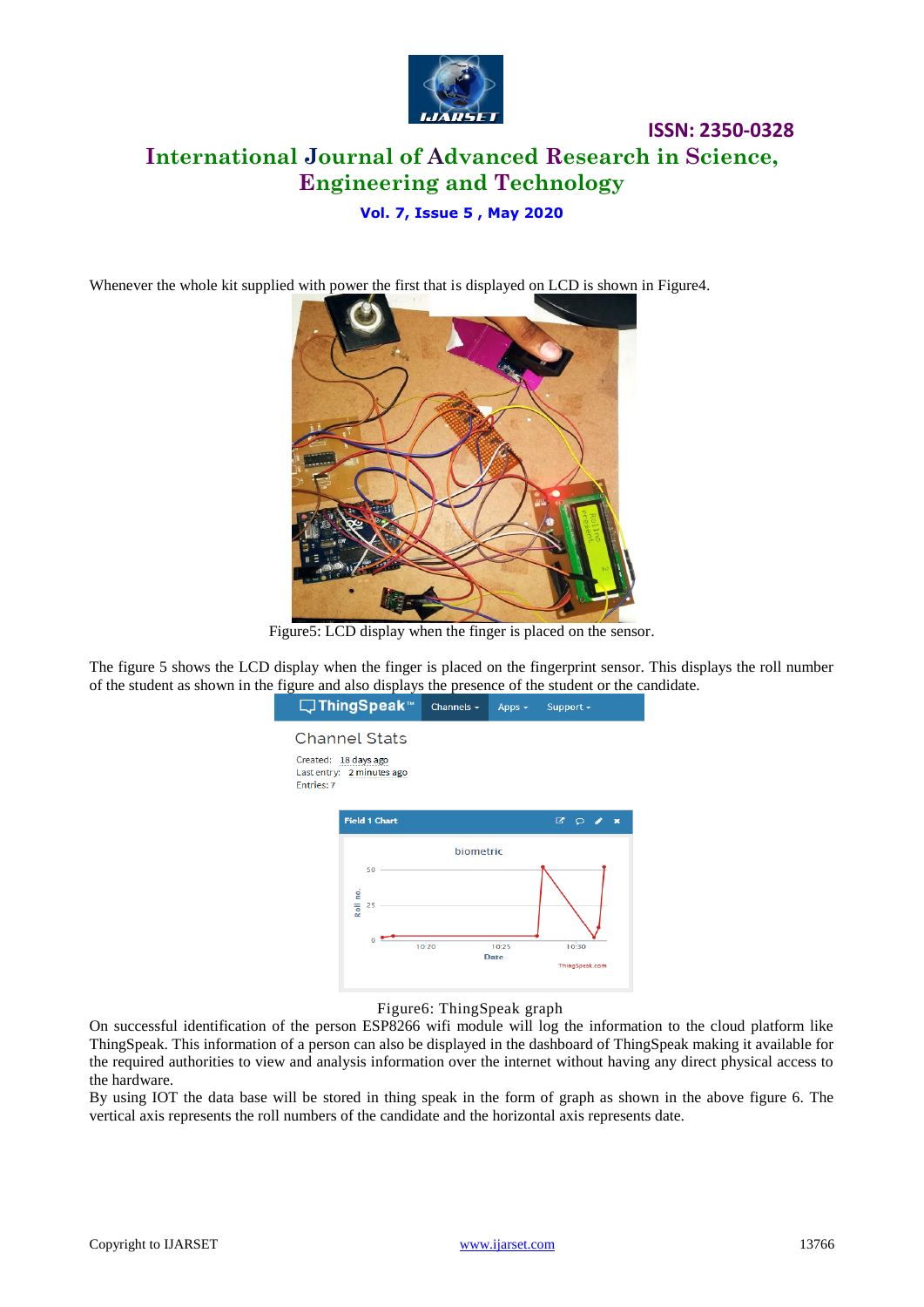

## **ISSN: 2350-0328 International Journal of Advanced Research in Science,**

## **Engineering and Technology**

#### **Vol. 7, Issue 5 , May 2020**

|    | А                          | R                   |    |
|----|----------------------------|---------------------|----|
| 1  | created at                 | entry_id   Roll No. |    |
| 2  | 2020-01-29 10:17:07 IST    |                     | 2  |
| з  | 2020-01-29 10:17:50 IST    | 2                   | з  |
| 4  | 2020-01-29 10:27:26 IST    | 3                   | 3  |
| 5  | 2020-01-29 10:27:47 IST    |                     | 52 |
| 6  | 2020-01-29 10:31:13 IST    | 5                   | 2  |
|    | 2020-01-29 10:31:32 IST    | 6                   | 9  |
| 8  | 2020-01-29 10:31:54 IST    |                     | 52 |
| 9  | 2020-01-29 10:45:42 IST    | 8                   | 2  |
|    | 10 2020-01-29 10:46:40 IST | ٩                   | ٩  |
| 11 |                            |                     |    |

The data base can also be seen on an excel sheet as shown below.

Figure7: Output on excel sheet

#### **V. FUTURE SCOPE**

The developed system is very much flexible. The system we have created operates on only one lock, but in our current state, we can add more electronic locks, where each lock can be unlocked with specified print IDs. All it will need is more electronic locks and code modifications. There can be some other implementations to this system as well, some of them are given below.

#### *A.* **Multi-lock/ Decoder networksystem**

As mentioned earlier, this system currently has one lock connected to, and we can add up to 5 more. In fact, by using a network of decoders, we can connect as many locks as we want and provide access to up to 126 different individuals. A decoder network can be used with this system. Additionally, 6 different locks can be added. Instead of using those output pins from the no for locks, we can create a system using 7: 128 decoders. In that way, all the memory space of the fingerprint sensor (126 capacity), connect them to individual doorway or doorways with just one system.

#### *B.* **Computerized Fingerprint locksystem**

This system can be installed on a PC, which will act as the brain behind the system. It can add new IDs and delete old ones and can even unlock doors through the computer. This will require the computer to be in the security control room or somewhere secure. In particular a log system can be easily implemented with the use of a computer

#### **VI.CONCLUSION**

An attendance system which is presented above will greatly reduce the workload, save time for taking attendance at various places like schools, colleges. Similar applications can be used to create different applications for different purposes as well as enhancing the features of existing applications. Since internet has become an integral part of urban society it is easy available and sometimes the free access further eases the task of taking attendance and storing it on a remote database through internet.

#### **REFERENCES**

- [1] AnilK.Jain,ArunRossandSalilPrabhakar.AnIntroductiontoBiometric Recognition. IEEE Transactions on Circuits and Systems for Video Technology, Special Issue on Image and Video Based Biometrics, Vol. 14(1), January,2004.
- [2] R. P. Wildes. Iris recognition: an emerging biometric technology. Pro- ceedingsoftheIEEE,vol.85,no.9,pp.1348-1363,September,1997.
- [3] Anil K. Jain, Jianjiang Feng and KarthikNandakumar. Matching Finger- prints.IEEEComputer,43(2),pp.36-44,February,2010.
- [4] Mary Lourde R and DushyantKhosla. Fingerprint Identification in Bio- metric Security Systems. International Journal of Computer andElectrical Engineering, 2(5), October,2010.
- [5] Zevdin Pala and NihatInanc. Smart Parking Applications Using RFID Technology.1stAnnualRFIDEurasia,Istanbul,2007,pp.1-3.
- [6] D. Vinodkumar and M R K Murthy. Fingerprint Based ATM Security by using ARM7. IOSR Journal of Electronics and Communication Engineering (IOSRJECE), Volume 2(5), October 2012, PP26-28.